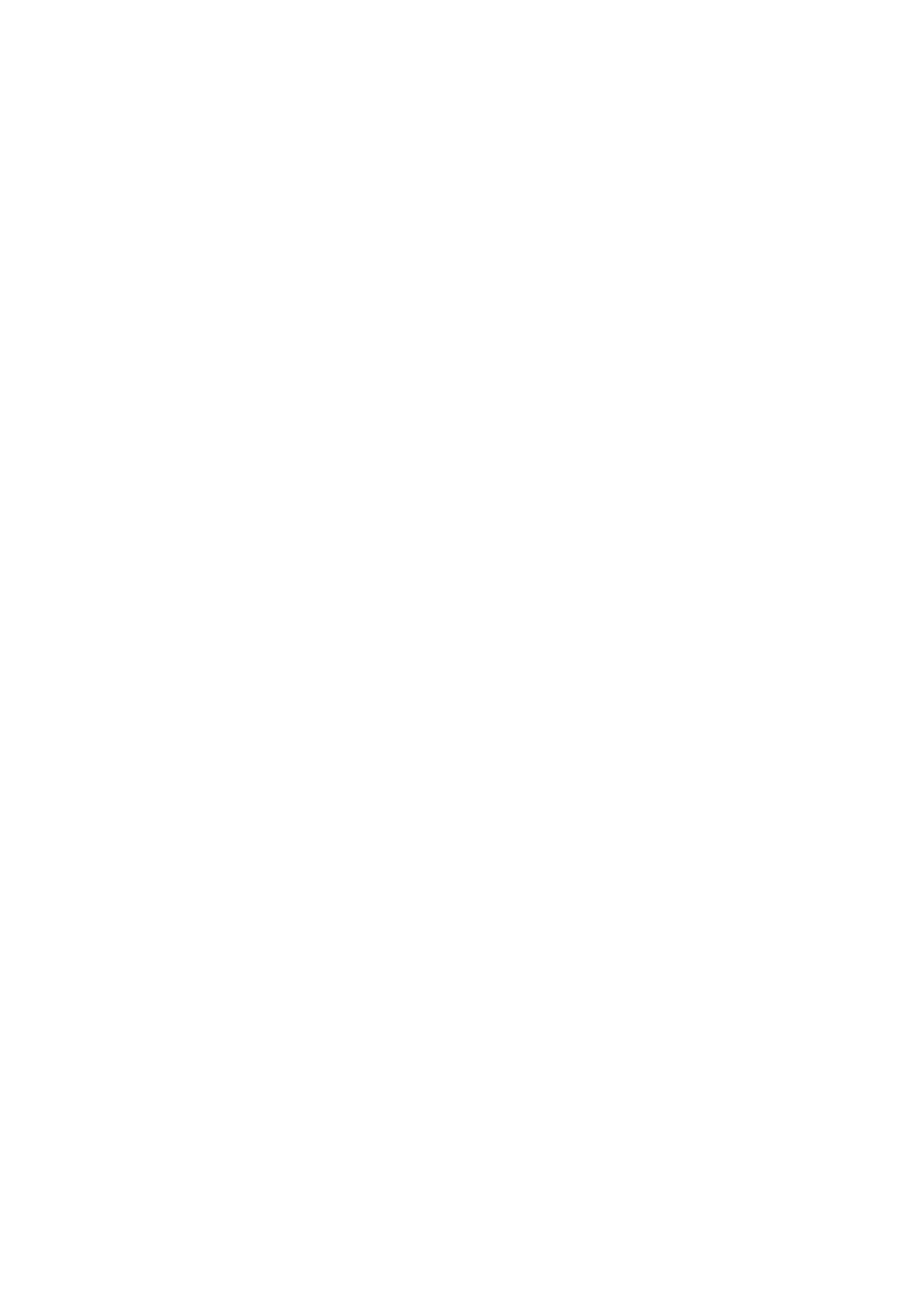# **EUROPEAN UNIVERSITY INSTITUTE MAX WEBER PROGRAMME**

*Innocent Victims of Red KZs? West German Representations of Soviet Internment 1945-55* 

ANDREW H. BEATTIE

EUI Working Paper MWP No. 2007/39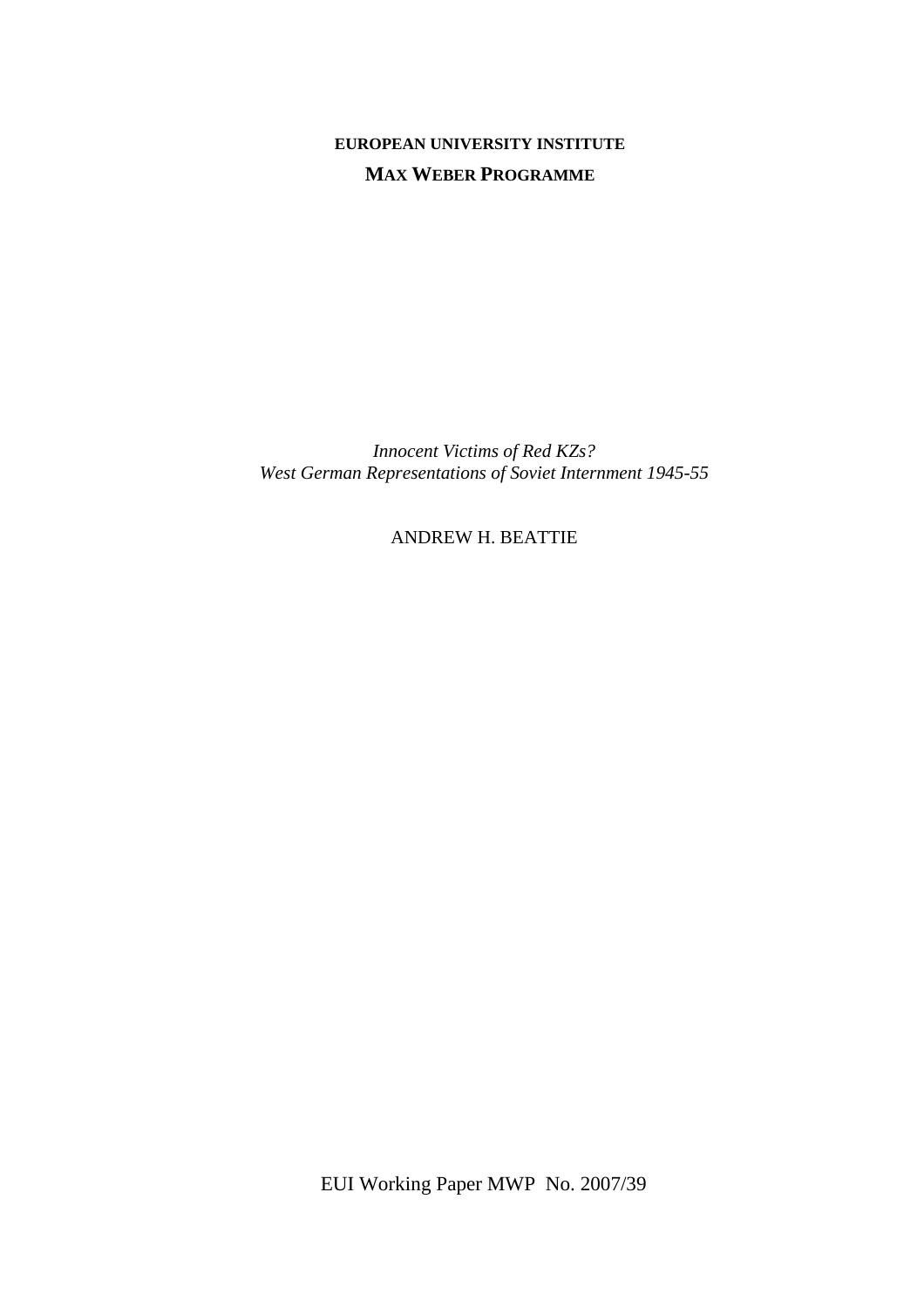This text may be downloaded for personal research purposes only. Any additional reproduction for other purposes, whether in hard copy or electronically, requires the consent of the author(s), editor(s). If cited or quoted, reference should be made to the full name of the author(s), editor(s), the title, the working paper or other series, the year, and the publisher.

The author(s)/editor(s) should inform the Max Weber Programme of the EUI if the paper is to be published elsewhere, and should also assume responsibility for any consequent obligation(s).

ISSN 1830-7728

© 2007 Andrew H. Beattie

Printed in Italy European University Institute Badia Fiesolana I – 50014 San Domenico di Fiesole (FI) Italy

> http://www.eui.eu/ http://cadmus.eui.eu/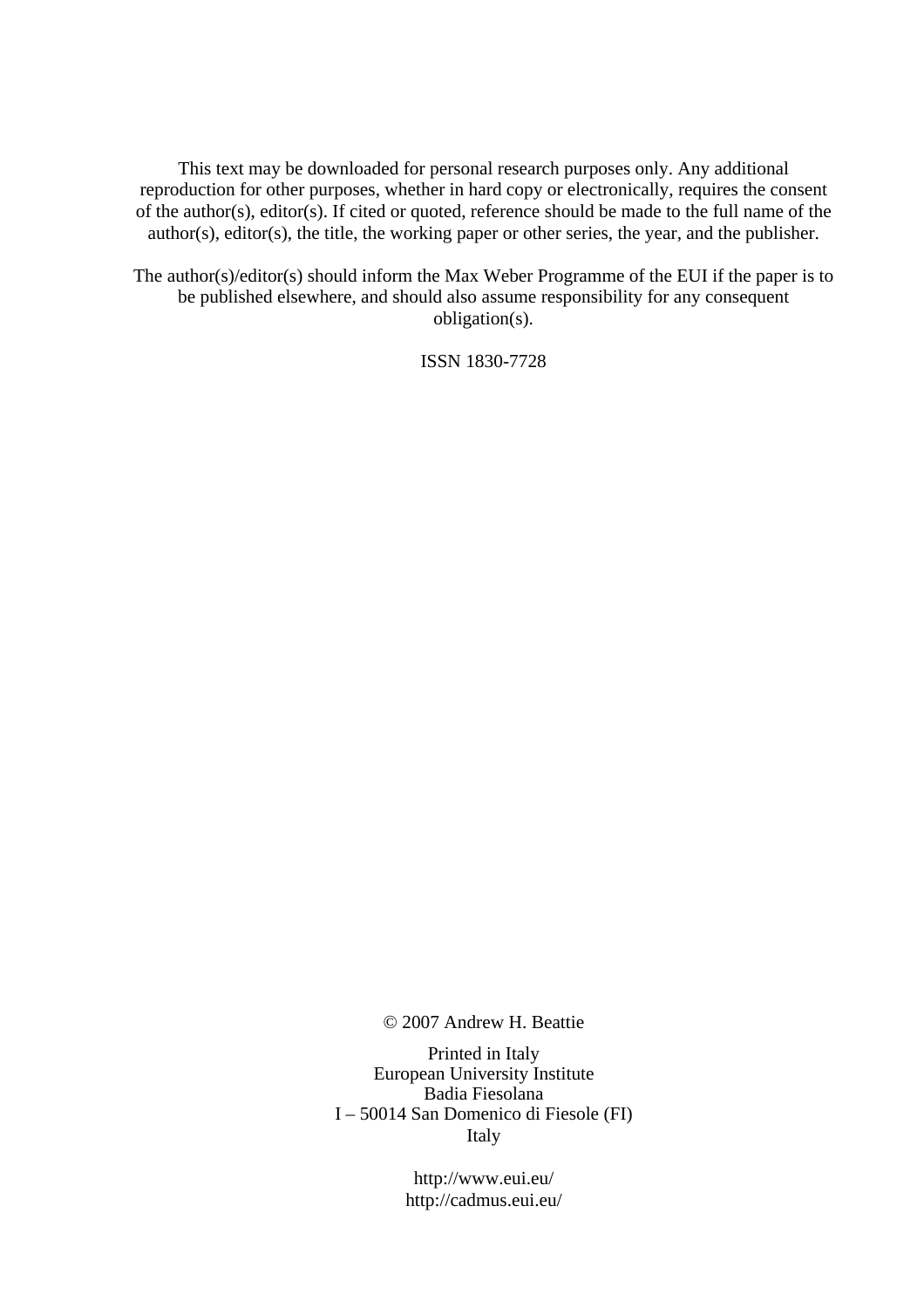## **Abstract**

The paper seeks to contribute to the growing literature on Soviet internment camps established in eastern Germany in the wake of the Second World War. Since 1990 there has been heated debate about who was in the camps and why, but questions around the contemporary reception of the camps have been rather neglected until recently. This paper examines a section of the literature produced about the camps during their existence and in the years immediately following their final closure in 1950. I hope to provide a fuller and more analytical account of the representations and interpretations of the "special camps" than has been offered to date, and to correct some assumptions, assertions, and misapprehensions in current literature. In particular, the paper questions the frequent assumption of the absolute polarisation of contemporary attitudes between the eastern communist defence of the camps and simplistic western anticommunist condemnation.

#### **Keywords**

Soviet occupation – East Germany – internment camps – concentration camps – reception – anticommunism – denazification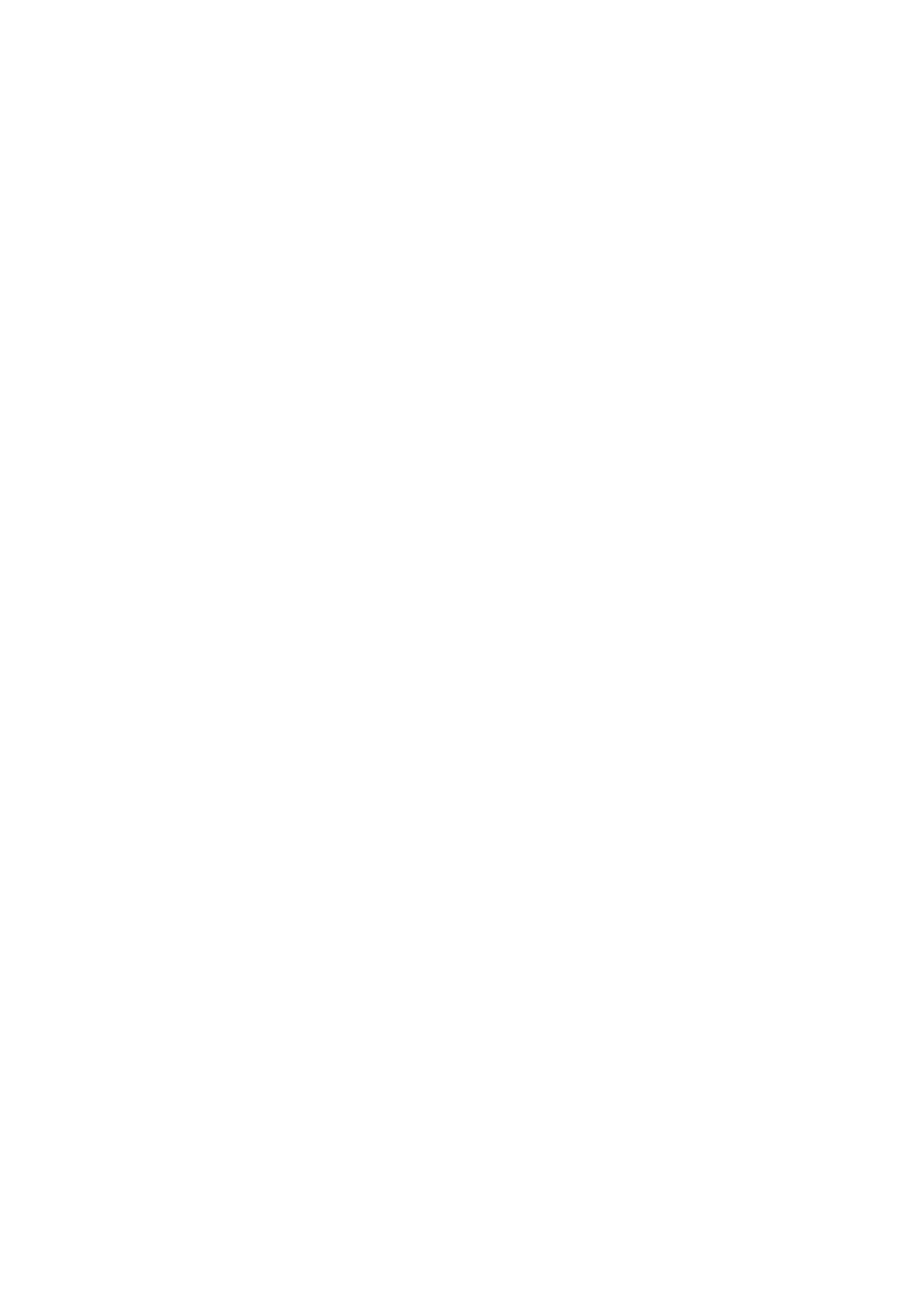<span id="page-6-0"></span>*Innocent Victims of Red KZs? West German Representations of Soviet Internment 1945-55* 

## ANDREW H. BEATTIE

# Max Weber Post-Doctoral Fellow (2006-2007) European University Institute, Florence, Italy. Institute for International Studies, University of Technology, Sydney.

"Why have the concentration camps of the Third Reich still not contributed to inducing a profound change of opinion among the German people?" asked sociologist and Nazi concentration camp survivor Eugen Kogon in spring 1949 in a new concluding chapter to the second edition of his study of *Der SS-Staat: Das System der deutschen*  Konzentrationslager.<sup>[1](#page-6-0)</sup> Kogon's answer, highlighting a combination of German wartime and post-war suffering, Allied inconsistency, the East-West conflict and renewed totalitarian methods and terror, was that:

Because it was proven that *Hitler's spirit lived also in others*, not just in Germans; because the world's susceptibility for totalitarian methods has become apparent; because hundreds of thousands, indeed millions of Germans became their victim anew; because the deterrent [das Abschreckende] that is past loses its effect amidst the tumultuous horrors [Schrecken] that are present; because homilies are always weaker than deeds, particularly when the deeds strongly contradict the homilies.

It all came together.<sup>2</sup>

<sup>&</sup>lt;sup>1</sup> Eugen Kogon, *Der SS-Staat: Das System der deutschen Konzentrationslager* [The SS-State: The System of German Concentration Camps] (Frankfurt am Main: Büchergilde Gutenberg, 1965 [1<sup>st</sup> ed. 1946]), 403. For the dating of the chapter, see ibid., 402. The book appeared in English as *The Theory and Practice of Hell: The German Concentration Camps and the System Behind Them*, trans. H. Norden (New York: Farrar, Strauss & Co., 1950). Unless otherwise indicated, all translations in this paper are my own from the original German editions.

<sup>2</sup> Kogon, *Der SS-Staat*, 403, emphasis in original.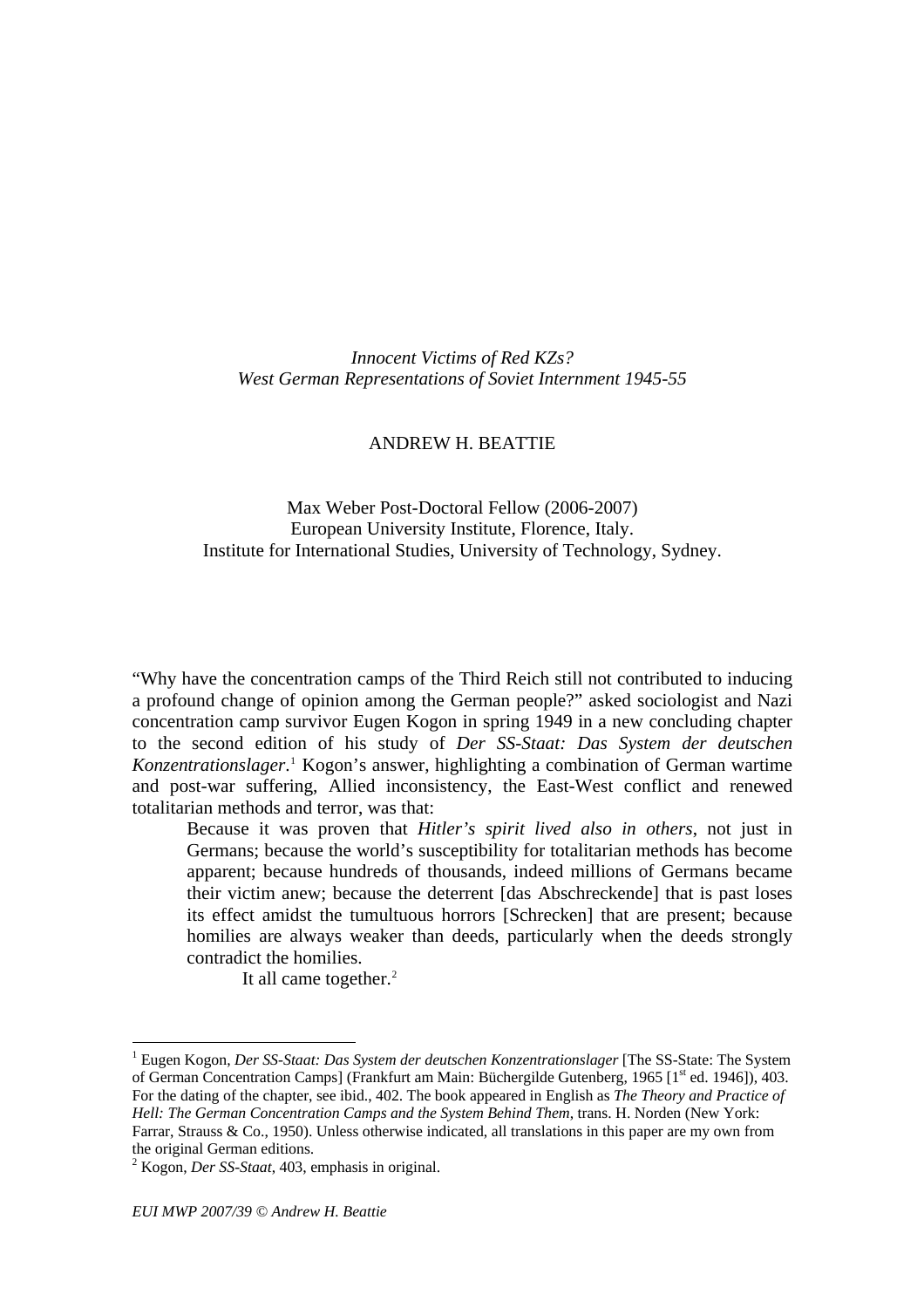<span id="page-7-0"></span>Specifically, Kogon referred to German prisoners of war (POWs) in Soviet captivity, the expellees from eastern territories, Germans deported to and performing forced labour in the Soviet Union, and the fiasco of denazification and internment in the western zones, following which "No one is any longer in a position to say who actually deserved the atonements imposed and who did not.["3](#page-7-0) The "overall political development" of the Cold War did not help matters either, with its "discriminations, distortions, repression, [and] blindness for the shades of reality."[4](#page-7-0) All of this is familiar to anyone who has followed the development of historical studies in the last decade into the interplay of the Cold War in Germany and Germans' self-perception as victims, not only of the war and its immediate aftermath, but also of Allied occupation and attempts at denazification.<sup>[5](#page-7-0)</sup>

However, a further central component of Kogon's explanation is less well represented in recent historical literature: the continued existence of "concentration camps … in Germany, in surrounding European states, in Soviet Russia," to which he had pointed already in the foreword to the first edition of his book in 1946, without then going into more detail.<sup>[6](#page-7-0)</sup> In 1949, though, Kogon referred specifically to the camps and prisons in the Soviet occupation zone of Germany (SBZ) which—as leading Communist officials he had known in Buchenwald concentration camp under the Nazis had admitted to him—contained not just former Nazis but "dangerous political opponents." Why, Kogon wondered, should former Nazis be so horrified about concentration camps between 1933 and 1945, when similar methods—if not similar abuse of inmates—were still being used in the present, and when the western Allies' apparent indifference and enforced silence on the topic seemed to lend retrospective legitimacy to Germans' earlier inaction *vis-à-vis* Nazi camps?<sup>[8](#page-7-0)</sup> "Concentration camps of yore—were they even worth mentioning any more?"<sup>[9](#page-7-0)</sup> Kogon, of course, thought so, and hoped that his book would help correct the common tendency to "feel the proscribed past as not quite as bad as it is depicted (and as it was)."[10](#page-7-0) In optimistic enlightenment mode in 1946, he believed that "*Nothing but the truth can liberate us*."<sup>[11](#page-7-0)</sup> Yet in a more determinedly political vein in 1949, he also insisted that "The system of the SS-state must be

 $\overline{a}$ 

(Amsterdam: Rodopi, 2007); Helmut Dubiel, *Niemand ist frei von der Geschichte: Die* 

<sup>&</sup>lt;sup>3</sup> Ibid., 403-6, quotation 406.

<sup>4</sup> Ibid., 408-9.

<sup>5</sup> See Robert G. Moeller, *War Stories: The Search for a Usable Past in the Federal Republic of Germany* (Berkeley: University of California Press, 2001); Robert G. Moeller, 'Germans as Victims? Thoughts on a Post-Cold War History of World War II's Legacies,' *History and Memory* 17 (2005) no. 1-2, 147-94; Frank Biess, *Homecomings: Returning POWs and the Legacies of Defeat in Postwar Germany* (Princeton: Princeton University Press, 2006); Bill Niven (ed.), *Germans as Victims: Contemporary Germany and the Third Reich* (Basingstoke: Palgrave, 2006); Helmut Schmitz (ed.), *A Nation of Victims? Representations of German Wartime Suffering from 1945 to the Present* (*German Monitor* 67)

*nationalsozialistische Herrschaft in den Debatten des Deutschen Bundestages* (Munich: Carl Hanser, 1999); Norbert Frei, *Adenauer's Germany and the Nazi Past: The Politics of Amnesty and Integration*  trans. J. Golb (New York: Columbia University Press, 2002).

<sup>6</sup> Eugen Kogon, *Der SS-Staat: Das System der deutschen Konzentrationslager* (Munich: Verlag Karl Alber), x.

<sup>&</sup>lt;sup>7</sup> Kogon, *Der SS-Staat* (1965), 407.<br><sup>8</sup> Ibid. 407. 8

 $8$  Ibid., 407-8.

 $9$  Ibid., 406-7.

<sup>&</sup>lt;sup>10</sup> Ibid., 402.

<sup>11</sup> Kogon, *Der SS-Staat* (1946), vi, emphasis in original.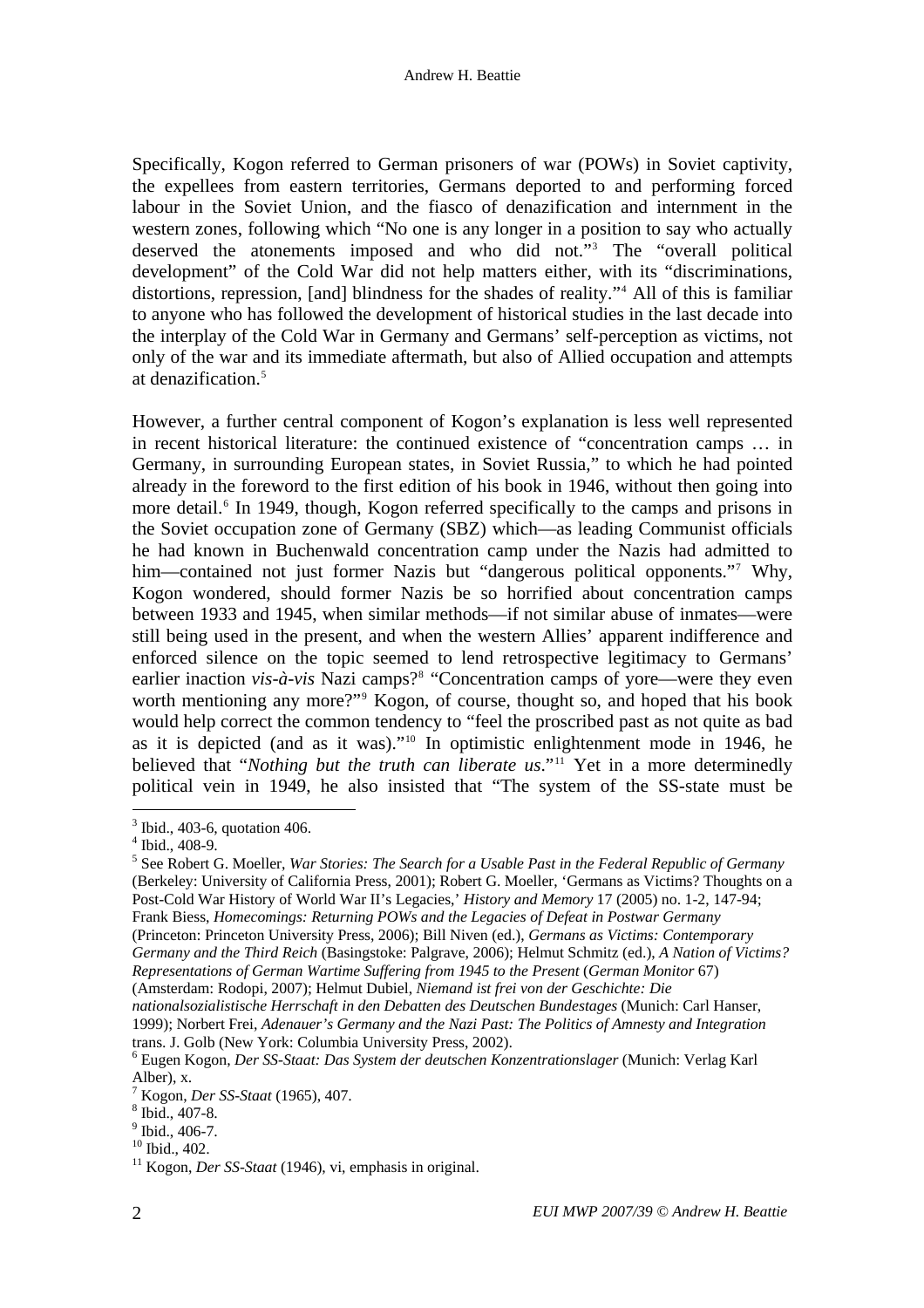<span id="page-8-0"></span>recognised, so that the expansion of the system of the GPU state can be fought, so that a repetition … can be prevented."[12](#page-8-0)

The ten Soviet "special camps" established on the territory of what became the German Democratic Republic (GDR) in 1949 are almost entirely missing from the recent historiography of Germans' self-perception as victims of Nazism, the Second World War, and post-war developments, an omission that stands in marked contrast with their prominence in Kogon's analysis, and his motivation. This paper seeks to correct that neglect and to redress the rather marginal status of public perceptions and representations in the growing literature on the camps themselves by examining substantial accounts of the camps published in the western occupation zones, West Germany, and the western sectors of Berlin between 1945 and 1955.<sup>[13](#page-8-0)</sup> Most appeared in the wake of the dissolution of the last camps in 1950, yet some predate this. The majority were publications by the anticommunist activist group the Kampfgruppe gegen Unmenschlichkeit (Fighting Group against Inhumanity, KgU) and affiliated individuals and organisations, but the Social Democratic Party of Germany (SPD) also published some accounts, as did the Federal Ministry for All-German Questions, and individual authors such as Kogon.[14](#page-8-0) I consider what these accounts suggested about the purpose of the camps, the nature and treatment of the inmates, and how the overall phenomenon was to be characterised.

#### **Historical and Historiographical Background**

A key factor affecting the camps' contemporary reception and assessments of their purpose in particular was that the secret Soviet order for their establishment was not publicised in Germany. At least initially, contemporaries were therefore left to their own suppositions on the basis of the arrested persons and the limited statements by individual representatives of the occupying authorities, later on the basis of the reports of released or escaped internees, and finally on the official declarations by the Soviet and East German authorities. Without wanting to minimise the highly inconsistent and often arbitrary practice of the Soviet secret police, the People's Commissariat of Internal Affairs (NKVD)—from 1946 the Ministry for Internal Affairs (MVD)—, it is important to point out, as Klaus-Dieter Müller has, that the lack of transparency (or indeed any public declaration) fostered among the German population a sense of

<sup>12</sup> Kogon, *Der SS-Staat* (1965), 410. GPU stands for State Political Directorate, a branch of the Soviet People's Commissariat for Internal Affairs and forerunner of the KGB.

 $^{13}$  By substantial I mean those longer than newspaper reports. For their identification I rely on Bodo Ritscher, Rosmarie Hofmann, Gabriele Hammermann, Wolfgang Röll and Christian Schölzel (eds), *Die sowjetischen Speziallager in Deutschland 1945-1950: Eine Bibliographie* (Göttingen: Wallstein, 1996); and Rosmarie Hofmann and Bodo Ritscher, 'Auswahlbibliografie zur Geschichte der sowjetischen Speziallager in der SBZ/DDR,' in Petra Haustein, Anne Kaminsky, Volkhard Knigge and Bodo Ritscher (eds), *Instrumentalisierung, Verdrängung, Aufarbeitung: Die sowjetischen Speziallager in der* 

*gesellschaftlichen Wahrnehmung, 1945 bis heute* (Göttingen: Wallstein, 2006), 271-97. 14 On the KgU, see Kai-Uwe Merz, *Kalter Krieg als antikommunistischer Widerstand: Die Kampfgruppe gegen Unmenschlichkeit 1948-1959* (Munich: R. Oldenbourg, 1987).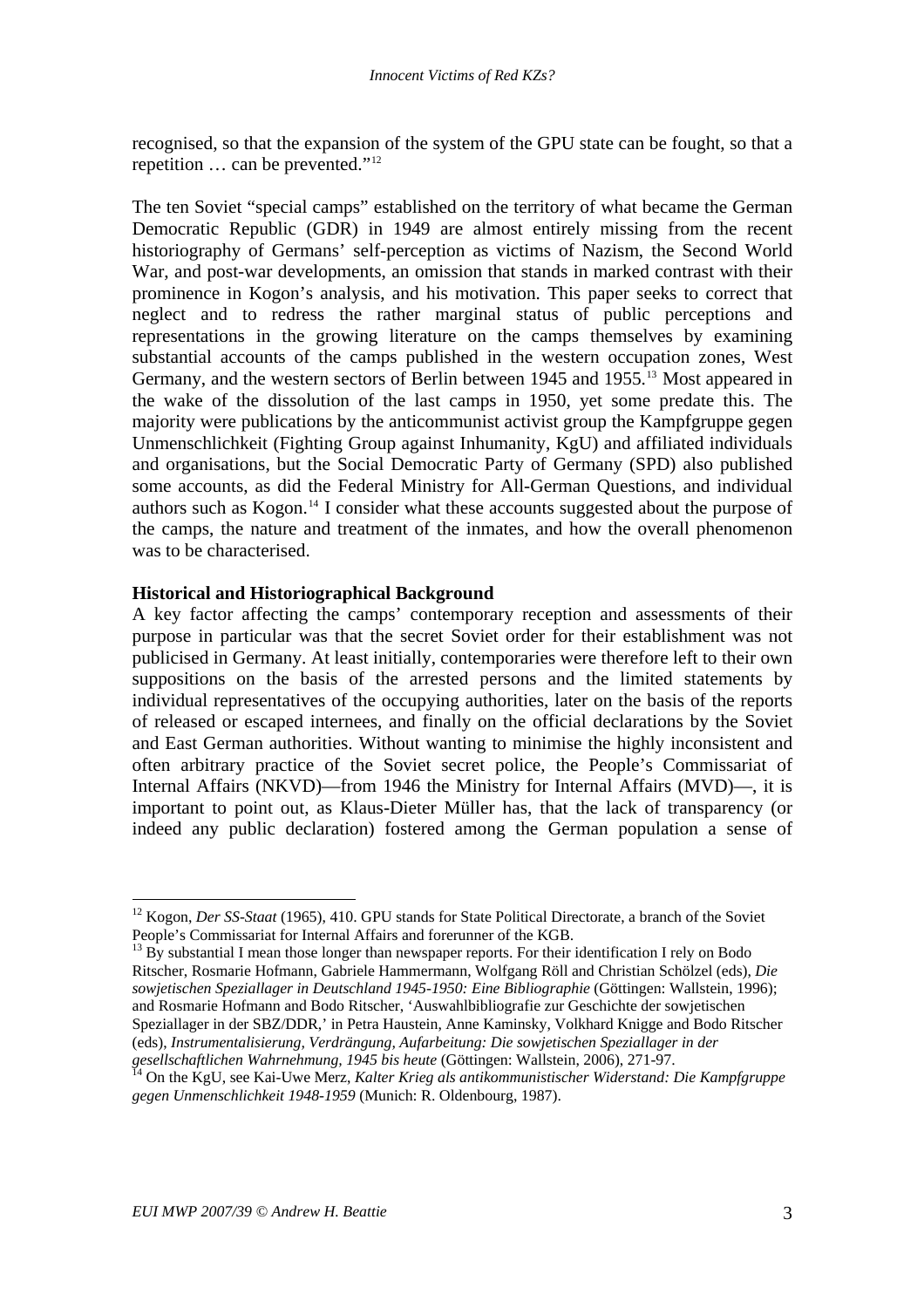<span id="page-9-0"></span>complete indiscriminateness.<sup>[15](#page-9-0)</sup> There is little doubt that, as a result, the camps contributed to a widespread sense of fear and terror.<sup>[16](#page-9-0)</sup>

Ostensibly, like their counterparts in the western Allies' zones of post-war occupied Germany, the ten internment camps in the Soviet zone were to accommodate for a brief period Nazi Party and state functionaries and others deemed a threat to the occupying forces. Order No. 00315 of the head of the NKVD, Lavrenty Beria, foresaw in April 1945 the internment of a range of people who occupied various professional and political positions in the Third Reich or otherwise considered to pose a potential threat to the Soviet occupier:

- a. spies, saboteurs and terrorists of the German secret services;
- b. members of all organisations and groups left behind by the German leadership and enemy secret services to carry out subversive activities in the rear of the Red Army;
- c. possessors of illegal radio stations, weapons stores and illegal printing presses  $(\ldots)$ :
- d. active members of the National Socialist Party;
- e. leaders of the fascist youth organisations at regional, town and district level;
- f. personnel of Gestapo, "SD" and other German organs of punishment;
- g. heads of regional, town and district administration, as well as newspaper and magazine editors and authors of anti-Soviet publications.<sup>[17](#page-9-0)</sup>

Members of the SA, the SS, and the personnel of concentration camps and military justice institutions were to be included with POWs and thus separated from the civilian internees (the presence at Sachsenhausen of Russian former POWs of the Vlassow Army and of German POWs released by the western Allies was exceptional). Most arrests occurred in the year 1945 more or less on the basis of this order, and Soviet and East German communist authorities subsequently declared—somewhat inconsistently that the camps housed dangerous Nazi criminals and war criminals.

However, from 1946 onwards the internees increasingly included Social Democrats, Christian Democrats, Liberals, and critical Communists who were arrested for opposing communist rule or particular communist policies, or others accused of having contacts with the other occupying powers or other alleged misdemeanours. They were often accused of spying, sabotage etcetera. A number of inmates were arrested after being denounced by personal or political rivals. While some—particularly in Sachsenhausen

<sup>&</sup>lt;sup>15</sup> Klaus-Dieter Müller, 'Sowjetische Speziallager in der SBZ/DDR 1945-1950,' in Konrad-Adenauer-Stiftung (ed.), *Zukunft braucht Erinnerung: System und Wirklichkeit der Speziallager in der SBZ/DDR 1945-1950, Forum am 16. August 2006 in Potsdam* (Sankt Augustin: Konrad-Adenauer-Stiftung, 2006), 12-13.

<sup>&</sup>lt;sup>16</sup> See Jan Foitzik, 'Der sowjetische Terrorapparat in Deutschland: Wirkung und Wirklichkeit,' in *Schriftenreihe des Berliner Landesbeauftragten für die Unterlagen des Staatssicherheitsdienstes der ehemaligen DDR* 7 (Berlin: Berliner Landesbeauftragten für die Unterlagen des Staatssicherheitsdienstes der ehemaligen DDR, 2000), 4-28, esp. 10-14; and Andrew H. Beattie, 'Orte des Terrors oder der "stalinistischen Entnazifizierung"? Zeitgenössische britische Wahrnehmungen sowjetischer Speziallager in der SBZ,' in Peter Barker, Marc-Dietrich Ohse and Dennis Tate (eds), *Views from Abroad: Die DDR* 

<sup>&</sup>lt;sup>17</sup> See the order in German and English translation in Günter Morsch and Ines Reich (eds), *Sowjetisches Speziallager Nr. 7/Nr. 1 in Sachsenhausen (1945-1950): Katalog der Ausstellung in der Gedenkstätte und Museum Sachsenhausen* (Berlin: Metropol, 2005), 70-73 (quotation from the English in the catalogue, 72).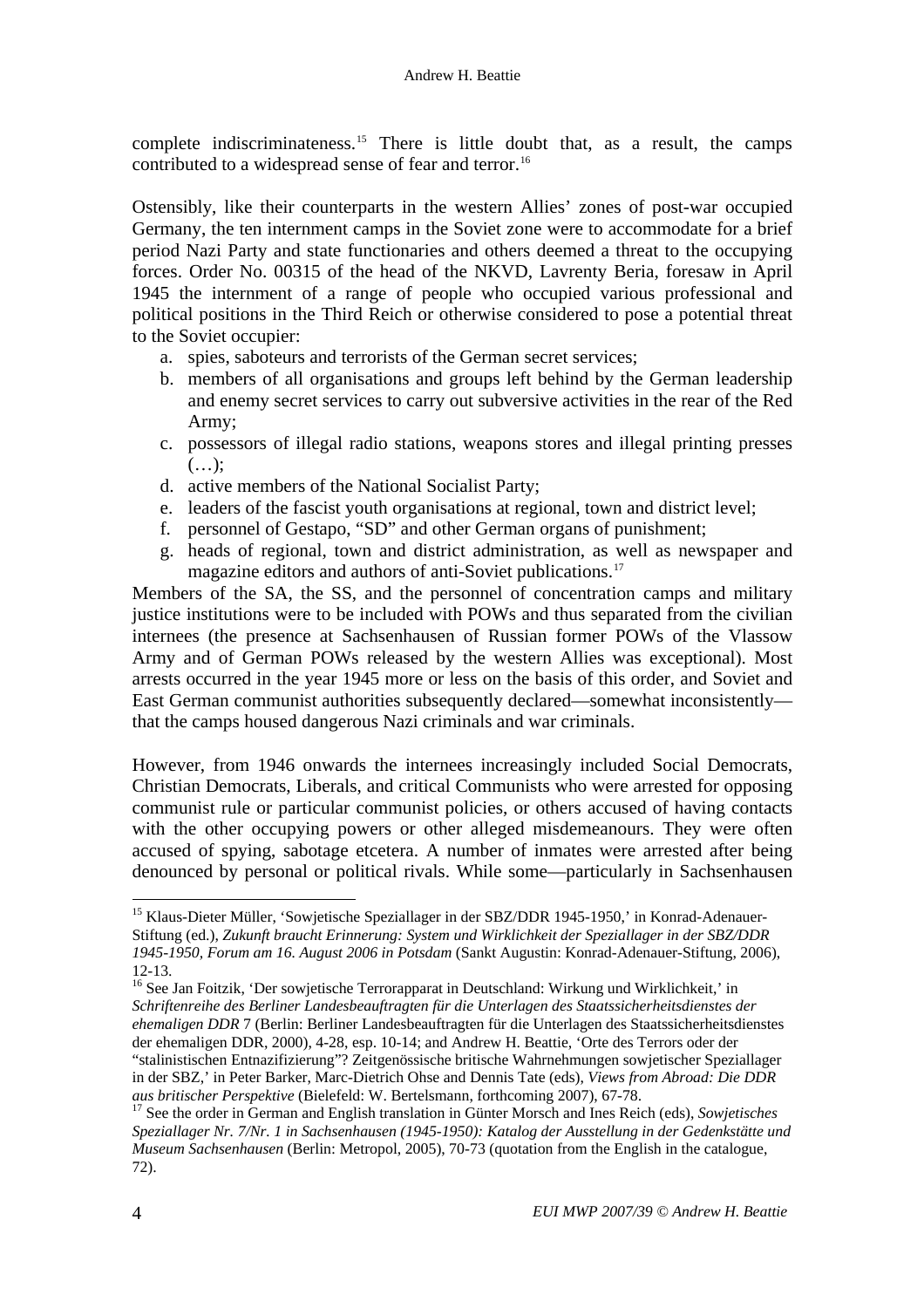<span id="page-10-0"></span>and Bautzen—had been convicted and sentenced by Soviet Military Tribunals for various offences, the "internees" proper did not go through any formal trial or any other formal procedure or processing whatsoever, unless they were among the approximately 3,500 internees "tried" at Waldheim in 1950 after the official dissolution of the camps at the beginning of that year. To complicate matters further, several camps, including the largest and those of longest duration—Buchenwald and Sachsenhausen—, had been Nazi concentration camps. It is this continuity that in large part gave—and gives questions about the assessment of the special camps their political and moral edge. The other crucial dimension is the massive suffering and deaths that occurred. Conditions in the overcrowded camps were appalling, and thousands of internees died. According to Soviet documents released after 1989, at least 157,837 people were interned, of whom 43,821 died.[18](#page-10-0) Contemporary estimates in the publications examined in this article, based largely on the evidence of former inmates, suggested that up to 200,000 were interned, and that at least 90,000 inmates had died there, while many others were presumed to have died after deportation to the USSR. Recent research suggests that at least 7,000 of the approximate 28,500 inmates in Buchenwald died.<sup>[19](#page-10-0)</sup> While in Sachsenhausen, of approximately 60,000 inmates, at least 12,000 died.<sup>[20](#page-10-0)</sup>

Since mass graves of special camp inmates at Sachsenhausen to the north of Berlin were (re-)discovered in the winter of 1989-90, the post-war history of the site has been the subject of heated public debate and extensive scholarly research. Survivors and their supporters, memorial officials, historians, and politicians at local, regional, and national level have engaged in a frequently vitriolic debate about how to handle the multiple pasts of such sites, and a great deal of historical research has been conducted into the history of these long-neglected post-war camps.<sup>[21](#page-10-0)</sup> The constitution of the camp populations, the purpose of internment, the overall characterisation of the camps, and their comparability with Nazi concentration camps, western Allied internment camps, and the Soviet Gulag have been the most controversial issues.<sup>[22](#page-10-0)</sup>

Amidst the heated debate about, and the scholarly search for answers to these questions, some have tended to fall by the wayside. Until very recently, the questions of how contemporaries reacted to, interpreted, and represented the camps were addressed only indirectly.[23](#page-10-0) In the last couple of years, such questions have received greater attention,

<sup>18</sup> Brigitte Oleschinski and Bert Pampel, *"Feindliche Elemente sind in Gewahrsam zu halten": Die sowjetischen Speziallager Nr. 8 und Nr. 10 in Torgau 1945-1948* (Leipzig: Gustav Kiepenheuer, 1997), 20.

<sup>19</sup> Bodo Ritscher, Rikola-Gunnar Lüttgenau, Gabriele Hammermann, Wolfgang Röll and Chsitian Schölzel (eds), *Das sowjetische Speziallager Nr. 2, 1945-1950: Katalog zur ständigen historischen*  Ausstellung (Göttingen: Wallstein, 1999), 7.<br><sup>20</sup> Morsch and Reich, *Sowjetisches Speziallager Nr. 7/Nr. 1*, 49.<br><sup>21</sup> For the debate on Sachsenhausen, see Petra Haustein, *Geschichte im Dissens: Die Auseinandersetzung* 

*um die Gedenkstätte Sachsenhausen nach dem Ende der DDR* (Leipzig: Leipziger Universitätsverlag, 2006). For an overview of the scholarly research, see Bodo Ritscher, 'Geschichtswissenschaftliche Aufarbeitung der Geschichte der sowjetischen Speziallager in der SBZ/DDR seit Beginn der 1990er Jahre: Zwischenbilanz und Ausblick,' in Haustein et al., *Instrumentalisierung*, 170-92.

<sup>&</sup>lt;sup>22</sup> For a brief discussion of these issues in the context of German postunification commemorative politics, see Andrew H. Beattie 'The Victims of Totalitarianism and the Centrality of Nazi Genocide: Continuity and Change in German Commemorative Politics,' in Niven, *Germans as Victims*, 147-63, esp. 156-60. <sup>23</sup> For an early exception, see Helga Schatz, 'Die gesellschaftliche Wahrnehmung der sowjetischen

<sup>&</sup>quot;Speziallager" in der Nachkriegszeit,' in Renate Knigge-Tesche, Peter Reif-Spirek and Bodo Ritscher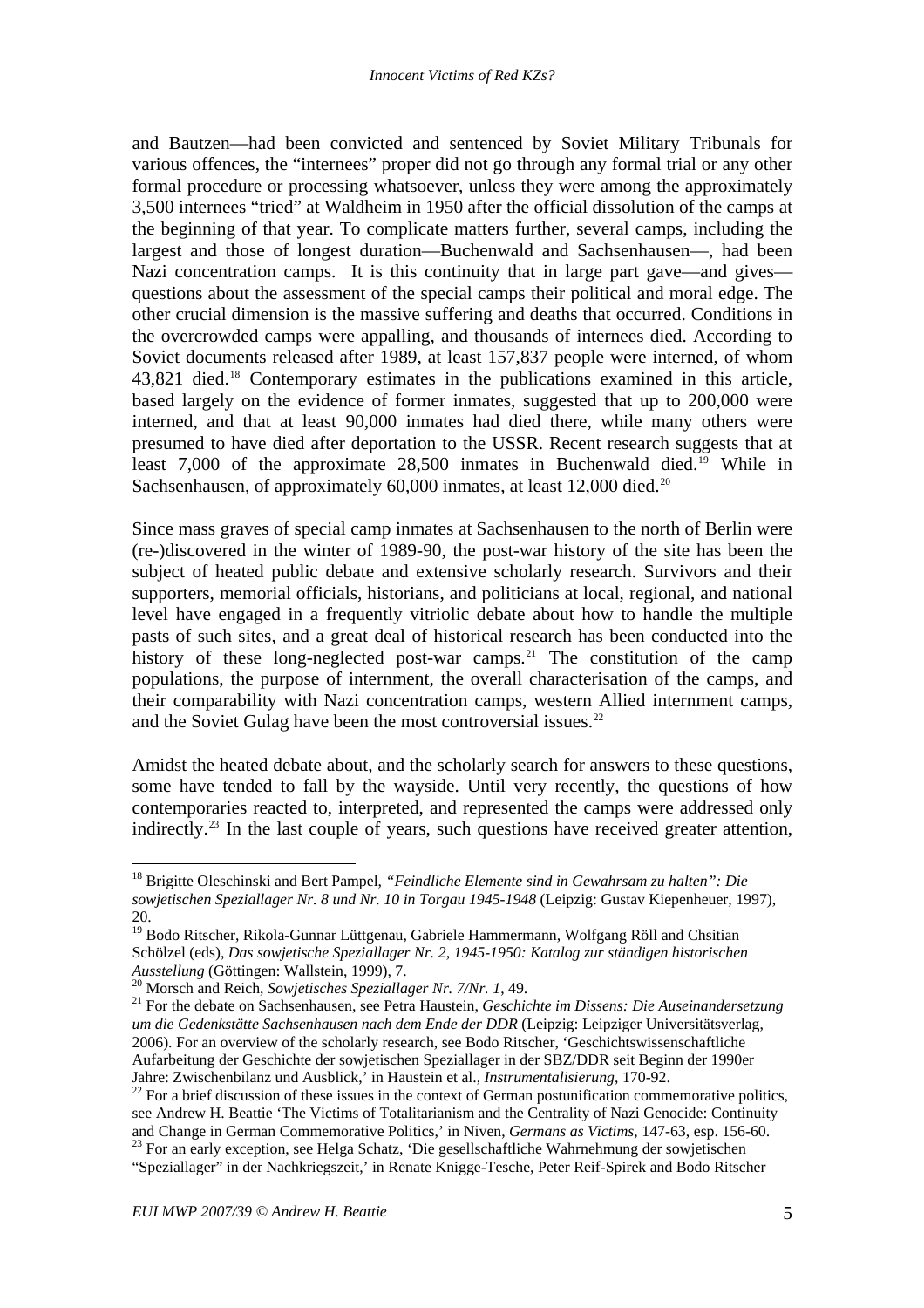<span id="page-11-0"></span>not least due to the realisation that post-1990 positions did not emerge from a historical vacuum.[24](#page-11-0) Contemporary and more recent public debate about the camps has even been included in the documentary exhibitions at the Sachsenhausen and Buchenwald memorial sites.<sup>[25](#page-11-0)</sup> Nevertheless, research into the topic is still in its early stages.<sup>[26](#page-11-0)</sup> Moreover, numerous accounts of the camps or of the debate about them remain remarkably presentist, while some authors' ostensible attempts to address the history of their reception fail to move beyond their primary concern with the normative question of how the camps should be seen today.<sup>[27](#page-11-0)</sup> In short, we are far from having reached the historicization of the topic. This will hardly surprise anyone familiar with simultaneous debates about the post-war discussion of German war-related suffering more broadly. They, too, are replete with highly selective, unreliable, and instrumental accounts.<sup>[28](#page-11-0)</sup>

This working paper seeks to advance the cause of historicization by (re-)examining a section of the literature produced about the camps during their existence and in the years immediately following their final closure in 1950. I hope to provide a fuller and more analytical account of the representations and interpretations of the special camps than has been offered to date, and to correct some assumptions, assertions, and misapprehensions current in the literature. In particular, the paper questions the not infrequent assumption of the absolute polarisation of contemporary attitudes. For example, the new exhibition catalogue of the Sachsenhausen memorial suggests that a clear dichotomy characterised contemporary approaches to the camps and their inmates: on the one hand the view of Soviet and East German communist authorities that the internees were exclusively Nazi and war criminals; on the other the view of the anticommunist free West that they were all innocent victims of political persecution, martyrs to the democratic struggle against bolshevism.<sup>[29](#page-11-0)</sup> While there is some truth to

 <sup>(</sup>eds), *Internierungspraxis in Ost- und Westdeutschland nach 1945: Eine Fachtagung* (Erfurt: Gedenkstätte Buchenwald, 1993), 90-110.

<sup>24</sup> See the editors' foreword in Haustein et al., *Instrumentalisierung*, 7-9; and Wolfram von Scheliha, 'Sackgasse Totalitarismus: Die Forderung nach einem Gedenken an die sowjetischen Speziallager im Zeichen der Totalitarismustheorie führt ins erinnerungspolitische Abseits,' *Deutschland Archiv* 39 (2006) no. 2, 283-90.

<sup>25</sup> Ritscher et al., *Das sowjetische Speziallager Nr. 2*, 88-99, 173-75, 197-205; Morsch and Reich, *Sowjetisches Speziallager Nr. 7/Nr. 1,* 425-56.<br><sup>26</sup> For a (by no means exhaustive) discussion of (potential) research questions informed not least by

research into contemporary perceptions of Nazi concentration camps, see Christian Schölzel, 'Zeitgenössische Wahrnehmungen von Speziallagern 1945-1950: Das Lager Nr. 2 in Buchenwald,'

*Deutschland Archiv* 32 (1999) no. 3, 460-70. The camps are also surprisingly absent from studies of analagous discourses focusing on German POWs in Soviet captivity after the war. Frank Biess claims to address not just POWs but civilian detainees as well, but the latter barely feature in his account,

*Homecomings*. See also Moeller, *War Stories*.<br><sup>27</sup> See for example Karl Wilhelm Fricke, "'Konzentrationslager, Internierungslager, Speziallager": Zur öffentlichen Wahrnehmung der NKWD/MWD-Lager in Deutschland,' in Haustein et al.,

*Instrumentalisierung*, 44-62.<br><sup>28</sup> See Robert G. Moeller, 'Sinking Ships, the Lost *Heimat* and Broken Taboos: Günter Grass and the Politics of Memory in Contemporary Germany,' *Contemporary European History* 12 (2003) no. 2, 147- 81.

<sup>29</sup> Morsch and Reich, *Sowjetisches Speziallager Nr. 7/Nr. 1*, 425-29. Cf. Müller, 'Sowjetische Speziallager in der SBZ/DDR 1945-1950', 6-7; Wolfram von Scheliha, 'Die sowjetischen Speziallager – ein Symbol des kommunistischen Unrechts in der publizistischen Auseinandersetzung zwischen Ost und West bis zum Bau der Berliner Mauer 1961,' in Haustein et al., *Instrumentalisierung*, 10-20.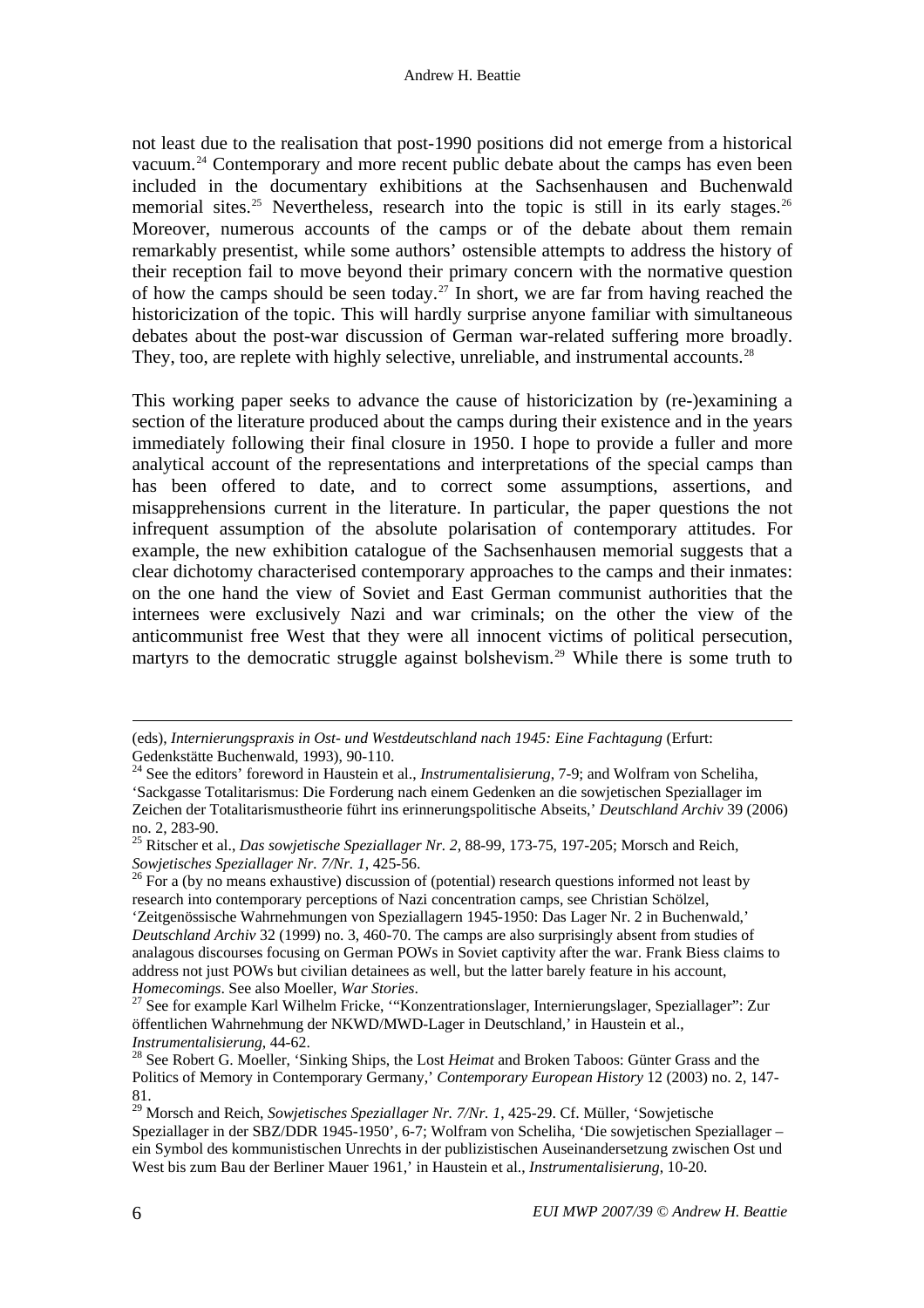<span id="page-12-0"></span>this view, the picture is more complicated, as I hope to show at least for the western side. $30$ 

More generally, I consider how representations of the special camps conformed to or differed from broader contemporary discourses of on occupation, denazification and post-war politics. Recent scholarship has revised the widespread notion that the early 1950s constituted a period of wholesale silence about the Nazi past, and demonstrated not only the "noisy business" of extracting selected, "usable past[s]," but also the extent and popular support of the reversal in the early 1950s of allied denazification measures.[31](#page-12-0) German opposition to Allied efforts at post-Nazi justice and accountability (with the partial exception of the Nuremberg Trials) is as old and as well known as the efforts themselves. The discussion of the special camps belongs in this context, too, but again can help to complicate and enrich our understanding. In the broader literature on post-war Germany it is often assumed or asserted that pointing to German suffering or communist abuses, or comparing these with the suffering of the Nazis' victims (necessarily) entailed the trivialisation or relativization of German crimes, or the evasion of responsibility for these; that the rise of the Cold War and totalitarianist discourse fostered the forgetting of Nazi crimes and their perpetrators and victims, and of German guilt and complicity; that fighting present communist totalitarianism led to the neglect of the recent Nazi version.<sup>[32](#page-12-0)</sup> The special-camp phenomenon surely invited such developments, yet even in the literature examined here—most of which can be categorised as highly anticommunist propaganda—there were shades of grey, more complex approaches, and more nuanced treatments than is often assumed, or than one finds in some quarters in the post-unification period.

## **The Camps' Purpose**

 $\overline{a}$ 

That contemporaries commonly called the Soviet camps "concentration camps" (KZs) has frequently been noted, but rarely considered further. Closer inspection reveals a range of interpretations and a number of different perceived purposes behind the camps. Kogon and others' use of the term reflected a belief that the main purpose of the Soviet camps was the isolation and destruction of real and potential political resistance to the regime being established in the SBZ.<sup>[33](#page-12-0)</sup> This was certainly the line taken by SPD publications in the 1950s that highlighted the opposition and persecution of social democrats during and after the 1946 forced merger of the party with the Communist Party of Germany (KPD).<sup>[34](#page-12-0)</sup> Yet earlier publications highlighted the use of the camps for the purpose of recruiting forced labour for deportation to the USSR or, more

 $30$  I acknowledge the problematic nature of focusing only on western publications, because they were often responses to eastern depictions. However, this research is work in progress, and I believe examining western depictions in their own right is a valid undertaking.

<sup>31</sup> Moeller, 'Germans as Victims,' 164; Moeller, *War Stories*; Frei, *Adenauer's Germany*; Dubiel,

*Niemand ist frei*, 37-49.<br><sup>32</sup> I confess that I have rather uncriticially accepted and repeated such depictions in my own work. See Beattie, 'The Victims of Totalitarianism.'

 $33$  Kogon himself preferred the abbreviation KL. As he noted, however, KZ was preferred because of its harsher tone and was more common. This applied to the post-war period as well as to the Third Reich, and I therefore use the more common abbreviation.

<sup>34</sup> *Die Straflager und Zuchthäuser der Sowjetzone: Gesundheitszustand und Lebensbedingungen der politischen Gefangenen* (Sopade-Informationsdienst: *Denkschriften* 55) (Bonn: Vorstand der Sozialdemokratischen Partei Deutschlands, 1955).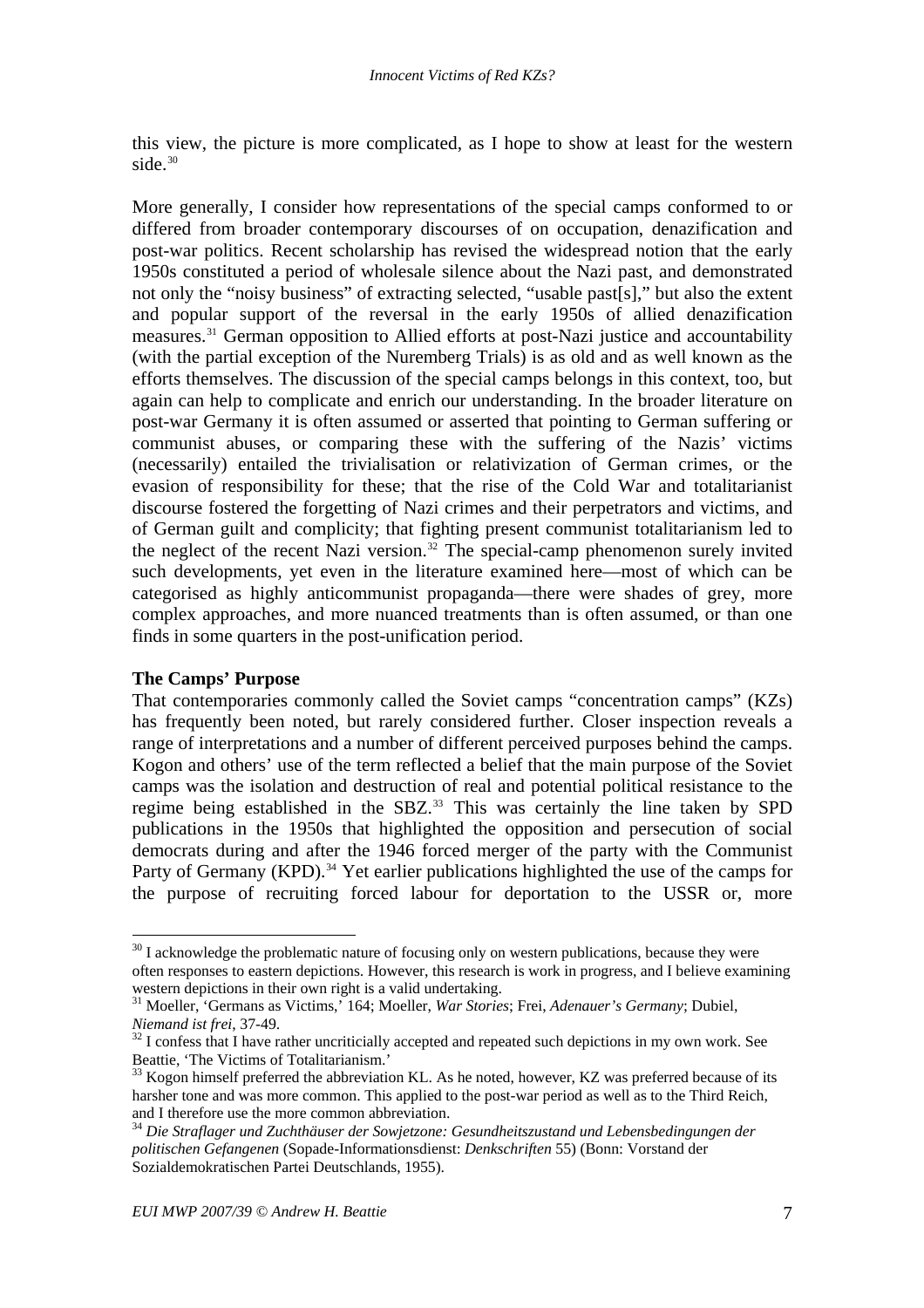<span id="page-13-0"></span>specifically, for dealing with those deemed insufficiently capable of such labour. One of the KgU's first pamphlets stated in 1949 that:

In these concentration camps of a different type of totalitarianism [from that of National Socialism], the classification of the victims occurs according to other criteria than in those of the Third Reich. The sliding scale of torment and humiliation no longer goes according to "racial" criteria from Jews, foreigners, to political and criminal prisoners, but is directed exclusively at the labour value that the individual possesses in the view of the Bolsheviks. Whoever is not credited with such labour value is slowly and torturously destroyed in these camps by systematic and continuing under-nourishment. The elderly and the sick and even children meet this fate.

But since 1945 hundreds of thousands of those capable of work have taken the path into inner Russia as work-slaves who—burnt out after a few years—are then discarded like blunted tools. Tens of thousands whose health appeared to make their deportation to the Soviet Union "uneconomical" sit behind the barbed wire of the KZs  $\dots$  in which so far  $\dots$  half of the inmates have died.<sup>[35](#page-13-0)</sup>

The pamphlet stressed (more than many others) the large numbers deported to the USSR, and stated (as did others) that the situation was no different in the other countries behind the Iron Curtain.<sup>[36](#page-13-0)</sup> There was thus nothing specifically German about the suffering, or apparently its justification or purpose, but the inhumanity of Soviet exploitation and treatment was fore grounded.

Subsequent publications were even more explicit in their suggestion that the purpose of the camps was the physical elimination rather than the exploitation of the inmates. According to a KgU pamphlet from around 1950, their eradication (*Ausrottung*) was the goal, and tuberculosis merely replaced the Nazis' Zyklon B gas as the means to that end.[37](#page-13-0) In an article in the journal *Der Monat—*whose title "Der NKWD-Staat" (The NKVD-State) was a clear reference to Kogon's *Der SS-Staat*[38](#page-13-0)—the writer and KgU cofounder Günter Birkenfeld wrote of the decimation (*dezimieren*) process at work in the camps, and reported the former internees' belief that the intelligentsia and bourgeoisie were the main targets.<sup>[39](#page-13-0)</sup> The lengthiest treatment, Hermann Just's 1952 book *Die sowjetischen Konzentrationslager auf deutschem Boden 1945-1950*, argued that deportees from the East of the Oder/Neisse rivers, POWS, and scientists, scholars and specialists deported to the USSR were to be exploited for their "physical and mental powers."[40](#page-13-0) In contrast, it appeared that "The 'internees' of the soviet-zone KZs on German soil were destined to die, as class enemies, as vengeful toll for war atrocities and destruction, and for the deterrence of all ideological opponents."[41](#page-13-0) Just thus painted

<sup>35</sup> KgU, *Auch das ist Deutschland: Bericht von drüben* (Berlin: Deutscher Verlag, n.d. [1949]), 2. [BAK ZSg. 1-64/3 (6).]

<sup>36</sup> Ibid., 2. Similarly, Hermann Just, *Die sowjetischen Konzentrationslager auf deutschem Boden 1945- <sup>1950</sup>* (*Hefte der Kampfgruppe*) (Berlin: KgU, 1952), 7. 37 *Berichte aus Mitteldeutschland von der Kampfgruppe gegen Unmenschlichkeit* (n. p.: KgU, n.d. [ca.

<sup>1950]), 30 [</sup>BAK ZSg. 1-64/3 (1)]. Cf. KgU, *Auch das ist Deutschland*, 11. 38 Cf. Morsch and Reich, *Sowjetisches Speziallager Nr. 7/Nr. 1*, 443.

<sup>39</sup> Günther Birkenfeld, 'Der NKWD-Staat: Aus den Berichten entlassener KZ-Insassen,' *Der Monat* 2 (1950) no. 18, 628-43, especially 631, 642. See also Bund der Opfer der Sowjet-KZ (Berlin) (BdO) (ed.), *Ein Beitrag und eine Forderung zur Sicherung des Weltfriedens* (n.p.: n.d. [1950?]), 3. 40 Just, *Die sowjetischen Konzentrationslager*, 8. 41 Ibid., 8.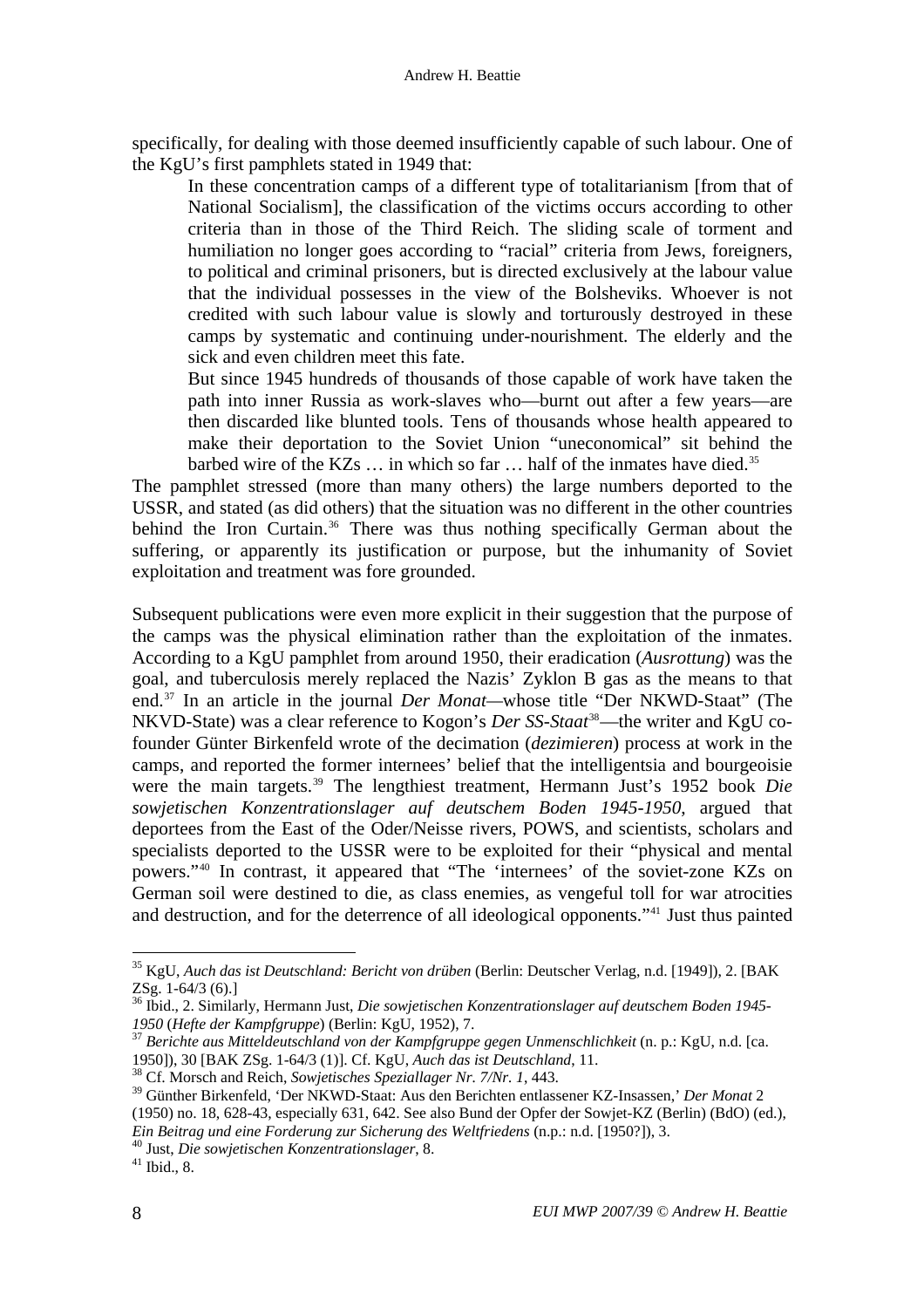<span id="page-14-0"></span>a rather unclear picture of the motivation behind the annihilation, but that the camps were intended as "death camps" (*Todeslager*) for the internees was apparently beyond dispute.[42](#page-14-0) Even more explicit in this regard was a publication by the SPD from 1955, which declared that the camps "had the character of extermination camps" (*Vernichtungslager*) until the year 1948," when for the most cynical of reasons—the need to release prisoners in order to avoid further criticism—the rations were improved marginally.<sup>[43](#page-14-0)</sup> These depictions thus went far beyond the condemnation of the camps for the unjustified and illegal imprisonment of political opponents. Present-day commentators who invoke and praise contemporary interpretations should perhaps bear in mind the range of opinions and the substance of the arguments presented, rather than just the concentration camp label so common in contemporary publications and their titles.

Internment's ostensible official purpose of isolating the supporters and office-holders of the Third Reich and other elements deemed dangerous to the occupying power was by no means entirely absent from contemporary treatments. Yet it was often addressed indirectly, and was most frequently evoked where there was evidence that the camps were *not* justified or appropriate instruments of denazification, indeed, that they were not even intended as such. For instance, in a KgU report a survivor of Buchenwald arrested in May 1945 reported that he had never been accused of being a fascist, although other publications stressed the interest of NKVD interrogators in real or imputed NSDAP membership.<sup>[44](#page-14-0)</sup> Considerable emphasis was placed on the arbitrariness of arrests and—even more so—of the arbitrariness of releases; for example it was frequently noted that it was above all NSDAP members who were released in 1948, or that those internees transferred to and "tried" in Waldheim were selected "completely randomly."[45](#page-14-0) A 1952 publication of the Federal Ministry for All-German Questions made much of the fact that most of the internees released in 1950 were never interrogated or investigated, implying that the Soviets had not believed them to be culpable and had never intended to bring them to any proper sort of justice.<sup>[46](#page-14-0)</sup> The implication was that their treatment was indiscriminate and that it in no way reflected the inmates' previous records, or even an attempt to treat them according to those records; and Soviet practice was contrasted with that of the western Allies on precisely this point. $47$ 

Indeed, numerous accounts, at least implicitly, endorsed the notion of denazification and other measures to bring Nazis to book. It is possible to read these texts as reflecting a

<sup>42</sup> Ibid., 114. Also KgU, *Auch das ist Deutschland*, 13. Just seemed torn between merely condemning the concentration camps for their non-legal and persecutory incarceration of political opponents and accusing the Soviets of genocide, *Die sowjetischen Konzentrationslager*, 17-18, 144-48.<br>
<sup>43</sup> Die Straflager und Zuchthäuser, 1.<br>
<sup>44</sup> Berichte aus Mitteldeutschland, 26; BdO, *Ein Beitrag und eine Forderung*, 2.<br>
<sup>45</sup> Sowjetische

Unmenschlichkeit, n.d. [1950]), 4, 10, Anhang B [BAK ZSg. 1-64/3 (5)]; BdO, *Ein Beitrag und eine Forderung*, 5; Birkenfeld, 'Der NKWD-Staat,' 629; *Wir dürfen nicht schweigen: Streiflichter aus den politischen Haftanstalten der Sowjetzone* (Düsseldorf: Untersuchungsausschuss Freiheitlicher Juristen der Sowjetzone [Berlin-Zehlendorf] [UFJ], Bund der Verfolgten des Naziregimes [Düsseldorf], KgU [Berlin-Nikolassee], n.d. [ca. 1951]), 6.

<sup>46</sup> *Unrecht als System: Dokumente über planmäßige Rechtsverletzungen im sowjetischen Besatzungsgebiet* (Bonn: Bundesministerium für gesamtdeutsche Fragen, 1952), 65. 47 E.g. Just, *Die sowjetischen Konzentrationslager*, 18-19.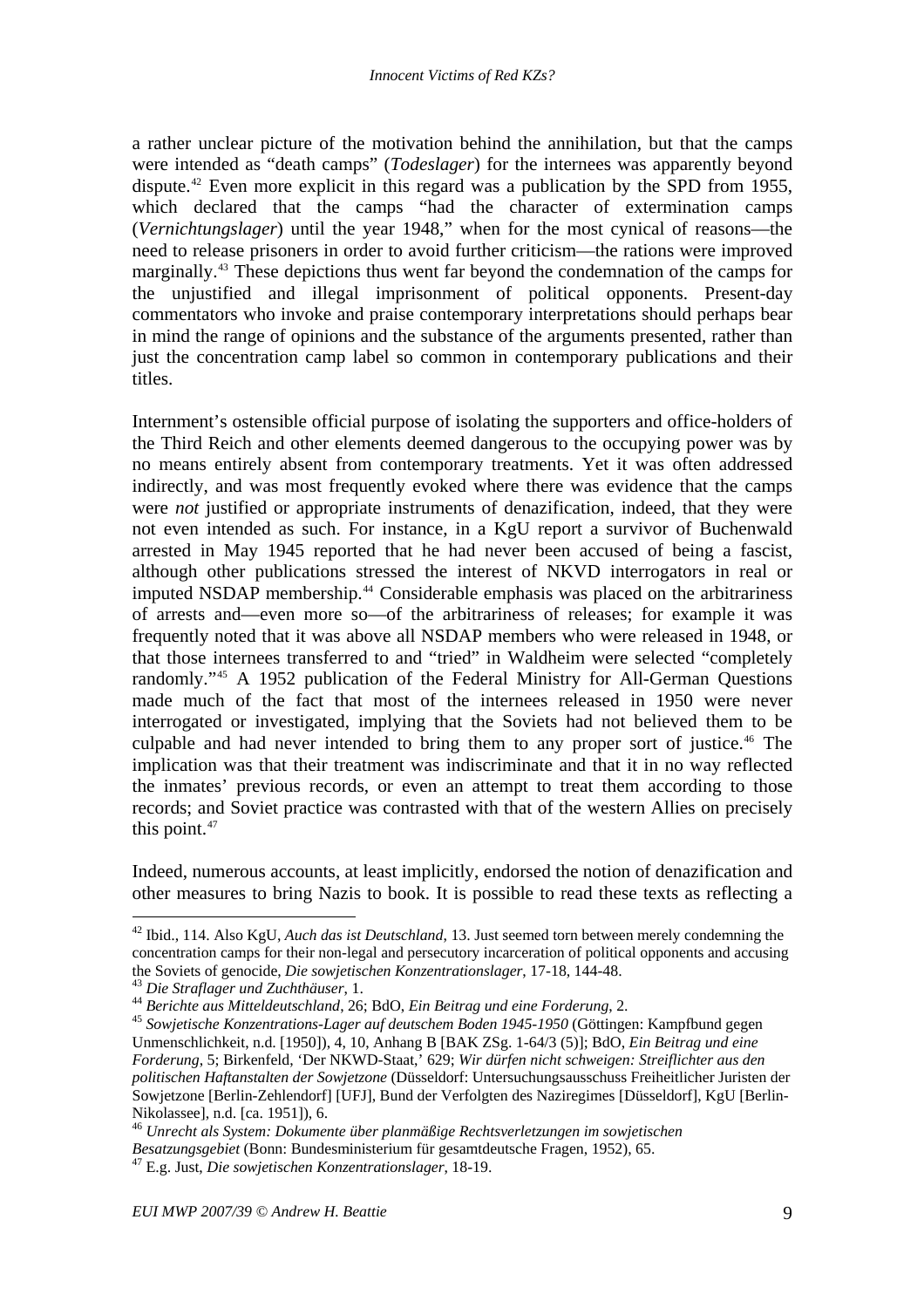<span id="page-15-0"></span>belief that the internment of criminals and even of active NSDAP members was understandable and even justified in principle. To be sure, there were also rather problematic claims that suggested more German hostility to the Nazi regime and greater openness to the denazificatory policies of the victors and the Soviets in particular than was accurate. The KgU's co-founder and first leader Rainer Hildebrandt claimed for instance that the Germans in 1945 had "met the [Soviet] power that proclaimed great social thoughts and had made the largest sacrifices in the struggle against fascism with some hopeful expectation."[48](#page-15-0) He continued that initially the Red Army's rape and plunder had been silently accepted, not least because "We knew how the SS had resided in Russia."[49](#page-15-0) Other statements similarly depicted a German population eager to cast of the Nazi yoke, punish the Nazis and embrace a purgatory period of occupation—all of which stands in marked contrast to what we know about the widespread German resistance to and criticism of occupation and denazification—even in the western zones. In this context, the anti-Soviet implications of such arguments are undeniable. Explicit statements indicated support for the principles of the Nuremberg trials, but the focus was on calls for their extension to the instigators of new crimes against humanity and/or on the Soviet Union's hypocrisy in participating in the trials but perpetrating its own grave human rights violations.<sup>[50](#page-15-0)</sup>

# **The Inmates**

Yet to a rather surprising extent given many post-unification arguments, the picture of the camp populations that emerges from the contemporary accounts is rather nuanced, and by no means did it suggest that none of the internees were interned because of their Nazi pasts. There were frequent more or less direct concessions that many Nazi Party and state functionaries were interned. Again, this not infrequently occurred in a critical light, for instance when the 1949 *Auch das ist Deutschland* pamphlet reported that is was above all rank and file members of the Nazi party who were released in the summer of 1948.<sup>[51](#page-15-0)</sup> The implication was twofold: that they were released precisely because they were not among the vocal critics of the new regime; and, again, that their release demonstrated that the camps were not (primarily or at all) for the purpose of denazification. Other publications addressed the question of the camp populations more directly. A KgU pamphlet published soon after the closure of the last camps (with the anticipated exception of Bautzen) provided a reasonably accurate elaboration of the distinction between the "internees" arrested from 1945 through to the beginning of 1946 and the "convicts" (*Strafgefangene*) arrested from the beginning of 1946 onwards and sentenced by SMTs for political offences; the former were interned "because they were members of Nazi organisations or, irrespective whether party-comrade or not, whether in a leading or lower function, [because they] had served as employees or civil servants in state, communal, or police authorities".<sup>[52](#page-15-0)</sup> This depiction was clearly critical and suggested the inconsistency and unwarranted breadth of the arrests. Like much discourse of the 1990s, such statements reflected a narrow understanding of responsibility qua criminal culpability for crimes committed and at most—a point of

<sup>48</sup> *Berichte aus Mitteldeutschland*, 20. Similarly, BdO, *Ein Beitrag und eine Forderung*, 1.

<sup>49</sup> *Berichte aus Mitteldeutschland*, 20. 50 Ibid., 9. For the latter, *Wir dürfen nicht schweigen*, 2; Just, *Die sowjetischen Konzentrationslager*, 144- 48.

<sup>51</sup> KgU, *Auch das ist Deutschland*, 3, also 7, 13. 52 *Sowjetische Konzentrations-Lager*, 7.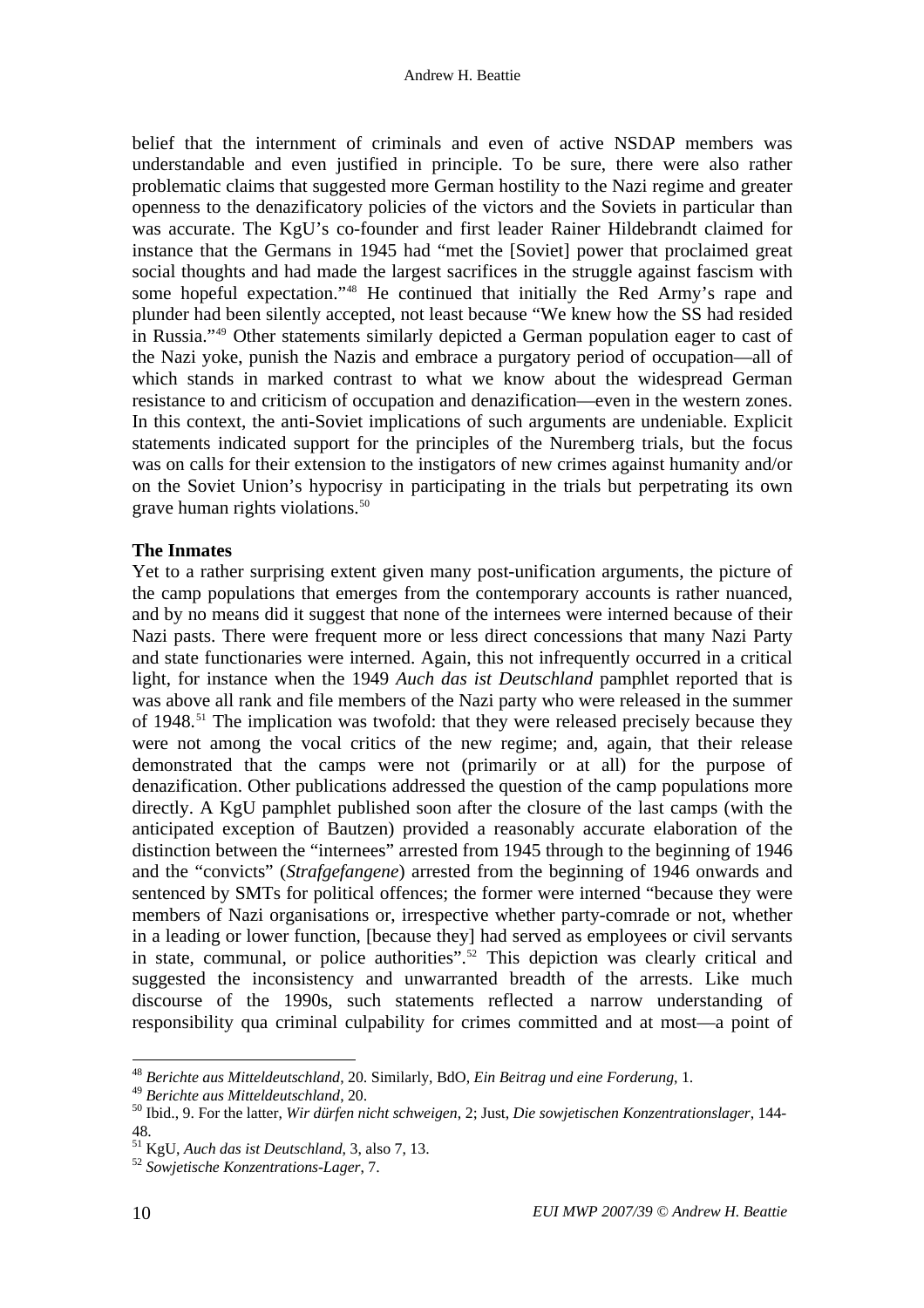<span id="page-16-0"></span>view often missing from post-unification discourse—a slightly broader sense of the political responsibility of anyone who had been a member of the NSDAP. Yet the number of Nazi Party members among the internees cited in the contemporary publications is worth noting. In stark contrast to the positions of special camp victims' organisations since 1990, the League of the Victims of the Soviet-KZs declared in a 1950 statement that "In summer 1945 the largest part of the internees comprised without doubt members of the former NSDAP. Towards the end of the year however the picture began to change"; it highlighted the varying political party membership of new inmates, but still noted that at the beginning of 1946 70% were former Party members, and at the end of that year 50%, while at time of the releases in winter 1950 the proportion had dropped to 42%.<sup>[53](#page-16-0)</sup> In the 1990s, memorial directors who made claims of similar proportions of NSDAP members were threatened with libel suits. Contemporary publications were thus far from being as one-sided or absolute in their depictions as often assumed, and criticism of the camps was not incompatible with acknowledging a large number of compromised internees.

Suggestions that real Nazi criminals were held in the camps were rare, but by no means non-existent. A note from a former inmate of Sachsenhausen smuggled out of a transport on the way to the Torgau camp that was published in the *Auch das ist Deutschland* pamphlet spoke of the release of [normal] criminals, and the continued incarceration of "the real guilty ones and we innocents."[54](#page-16-0) Günther Birkenfeld provided a somewhat different numerical analysis from that of the League of Victims, claiming that in 1945 only 50% comprised "the Nazi criminals, war criminals, those who had committed crimes against POWs and foreign workers and all those, who falsely came into suspicion of the same."<sup>[55](#page-16-0)</sup> Even at that early point, he argued, the other half comprised members of the intelligentsia and other political parties, students, youths etc, but he nevertheless left open the possibility that the internees included a considerable number of genuine Nazi and war criminals. Hermann Just similarly seemed more concerned to demonstrate that the internees were not all former Nazis, than to argue that none of them fell into that category.<sup>[56](#page-16-0)</sup> Like more recent depictions, however, all of these contemporary authors regarded Soviet internment as having transformed even these former Party members and possible criminals into victims.

For all of the acknowledgement of Nazi Party members and even possibly of criminals among the internees, the self-denazification of German society after 1945 noted in other contexts was evident here too.<sup>[57](#page-16-0)</sup> Numerous reports from survivors of incarceration in the special camps and "GPU-cellars" declared that they had not been NSDAP or Hitler Youth members.<sup>[58](#page-16-0)</sup> Several survivors reported some connection to the anti-Nazi resistance or their prior persecution by the Nazis.<sup>[59](#page-16-0)</sup> In rare instances where it is possible to discern from the narrative that the reporter may have been a NSDAP member, no

<sup>53</sup> BdO, *Ein Beitrag und eine Forderung*, 5. 54 Ibid., 10.

<sup>&</sup>lt;sup>55</sup> Birkenfeld, 'Der NKWD-Staat,' 629.<br><sup>56</sup> Just, *Die sowjetischen Konzentrationslager*, 132.

<sup>&</sup>lt;sup>57</sup> Norbert Frei, *1945 und Wir: Das Dritte Reich im Bewußtsein der Deutschen* (Munich: C. H. Beck, 2005).

<sup>58</sup> KgU, *Auch das ist Deutschland*, 4, 8, 14.

<sup>59</sup> Ibid., 10. *Wir dürfen nicht schweigen*, 7-8, 12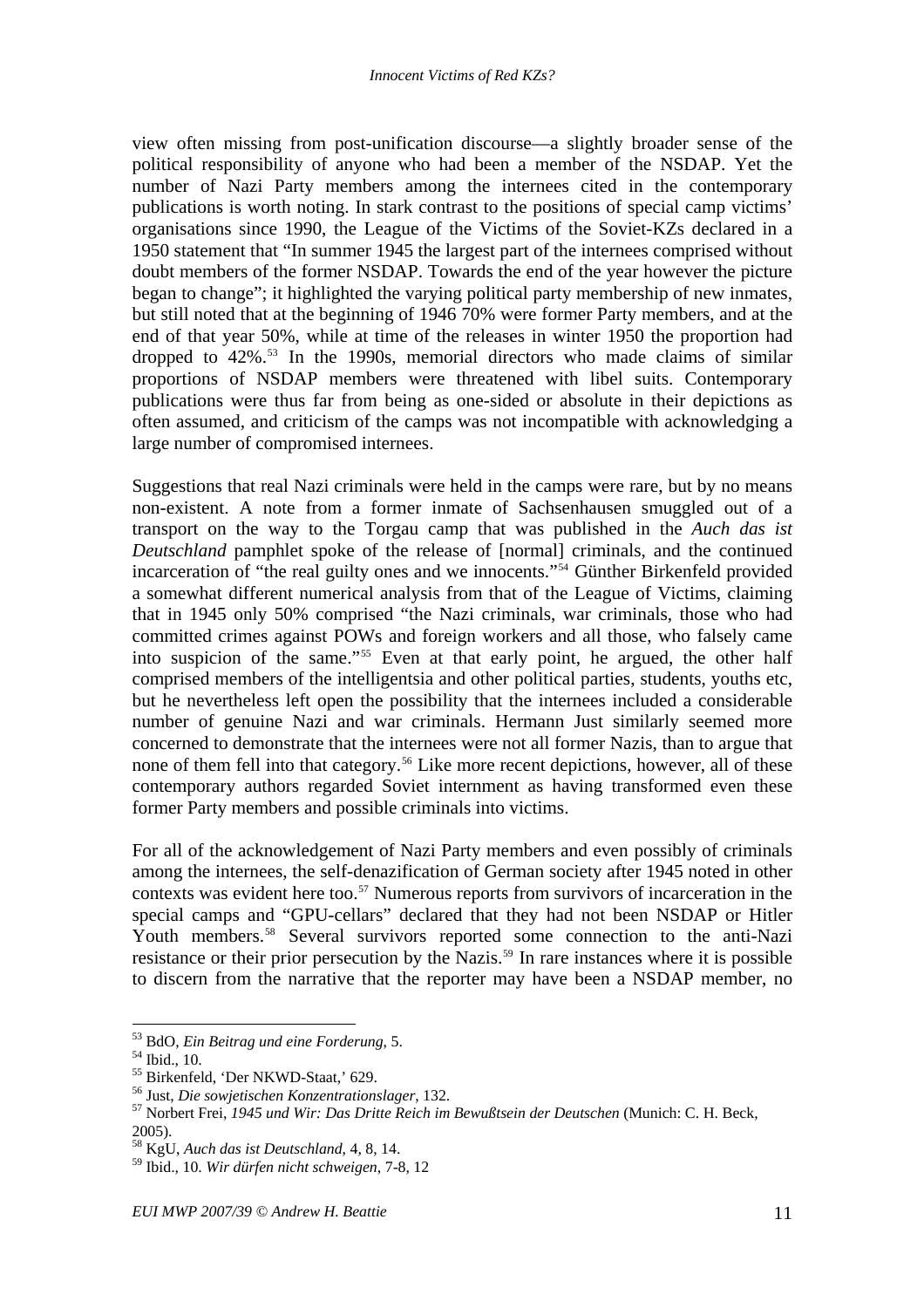<span id="page-17-0"></span>reference was made to their past.<sup>60</sup> Generally, the diversity of their political and professional backgrounds was stressed, and thus the existence of any obvious connection of the camps to the Nazi regime or its crimes denied.<sup> $61$ </sup> Moreover, the experiences of SMT-convicts and others arrested from 1946 onwards and accused of various post-1945 offences were over-represented in the accounts relative to the regular "internees," the vast bulk of whom were arrested in 1945. This is understandable in accounts of the 1950s that focussed on those inmates remaining in prisons such as Bautzen.<sup>[62](#page-17-0)</sup> For earlier accounts and for those that sought to give an overview of the history of the special camps from 1945 to 1950 it is more problematic and misleading. In his frequently cited and excerpted article in *Der Monat*, Birkenfeld selected the testimonies of 25 former inmates on which to base his analysis. Only two of them had been NSDAP members, while one was a veteran of the 20 July 1944 plot against Hitler and a fourth was Jewish, whose entire family was "gassed in Auschwitz."[63](#page-17-0) Birkenfeld did not claim this selection to be proportionally representative, but the parity of Nazis on the one hand and their victims and those who resisted on the other was certainly neat, and helped to further undermine any suggestion that the camps had served denazification.

# **Fighting communism, forgetting Nazism?**

Broader notions of culpability or responsibility for having supported the Nazi regime professionally, militarily, economically or otherwise were exceptional. Yet Hildebrandt declared that anyone who had supported the Nazi regime after November 1938 had thus necessarily endorsed its methods, and that anyone who had wanted to know about the system of concentration camps could have found out. He concluded: "Many Germans thus became guilty without having done anything.["64](#page-17-0) Such statements demonstrate that the struggle against the Soviet camp regime did not necessarily entail the avoidance or minimisation of German responsibility for Nazism. Indeed, rather than focusing on communist crimes all-the-better to forget their Nazi precedents as some commentators suggest, those who were most vocally critical of the former were also among the vocal critics of the latter, and—like Kogon—of many Germans' reluctance to face up to them. KgU publications frequently repeated Hildebrandt's dictum that the lesson of the Third Reich was that one had to protest early and vigorously against a regime of terror.<sup>[65](#page-17-0)</sup> Parallels were drawn with, and legitimacy drawn from the memory of the 20 July 1944 resistance against Hitler, long before historians generally argue that it became politically acceptable and heavily instrumentalized for Cold War purposes.<sup>[66](#page-17-0)</sup> As Kai-Uwe Merz has argued, the antifascist spirit of 1945 and the hope for a new beginning had not

 $60$  KgU, Auch das ist Deutschland, 13.

<sup>60</sup> KgU, *Auch das ist Deutschland*, 13. 61 *Sowjetische Konzentrations-Lager*, Anhang A; KgU, *Berichte aus Mitteldeutschland*, 27; BdO, *Ein*  Beitrag und eine Forderung, 1.<br>  $^{62}$  For example, Wir dürfen nicht schweigen, 4-6.<br>  $^{63}$  Birkenfeld, 'Der NKWD-Staat,' 628. Cf. Wir dürfen nicht schweigen, 7<br>  $^{64}$  Berichte aus Mitteldeutschland, 19.<br>  $^{65}$  Ibid.,

experiences of the  $3^{rd}$  Reich, from Nuremberg and from the Soviets themselves. They do not want to be slaves, but to be free," Wir dürfen nicht schweigen, 32.

<sup>&</sup>lt;sup>66</sup> Berichte aus Mitteldeutschland, 9, 52-55. Cf. David Clay Large, "A Beacon in the German Darkness": The Anti-Nazi Resistance Legacy in West German Politics, *Journal of Modern History* 64 (suppl.) (1993) 173-86; Edgar Wolfrum, *Geschichtspolitik in der Bundesrepublik Deutschland: Der Weg zur* 

*bundesrepublikanischen Erinnerung 1948-1990* (Darmstadt: Wissenschaftliche Buchgesellschaft, 1999).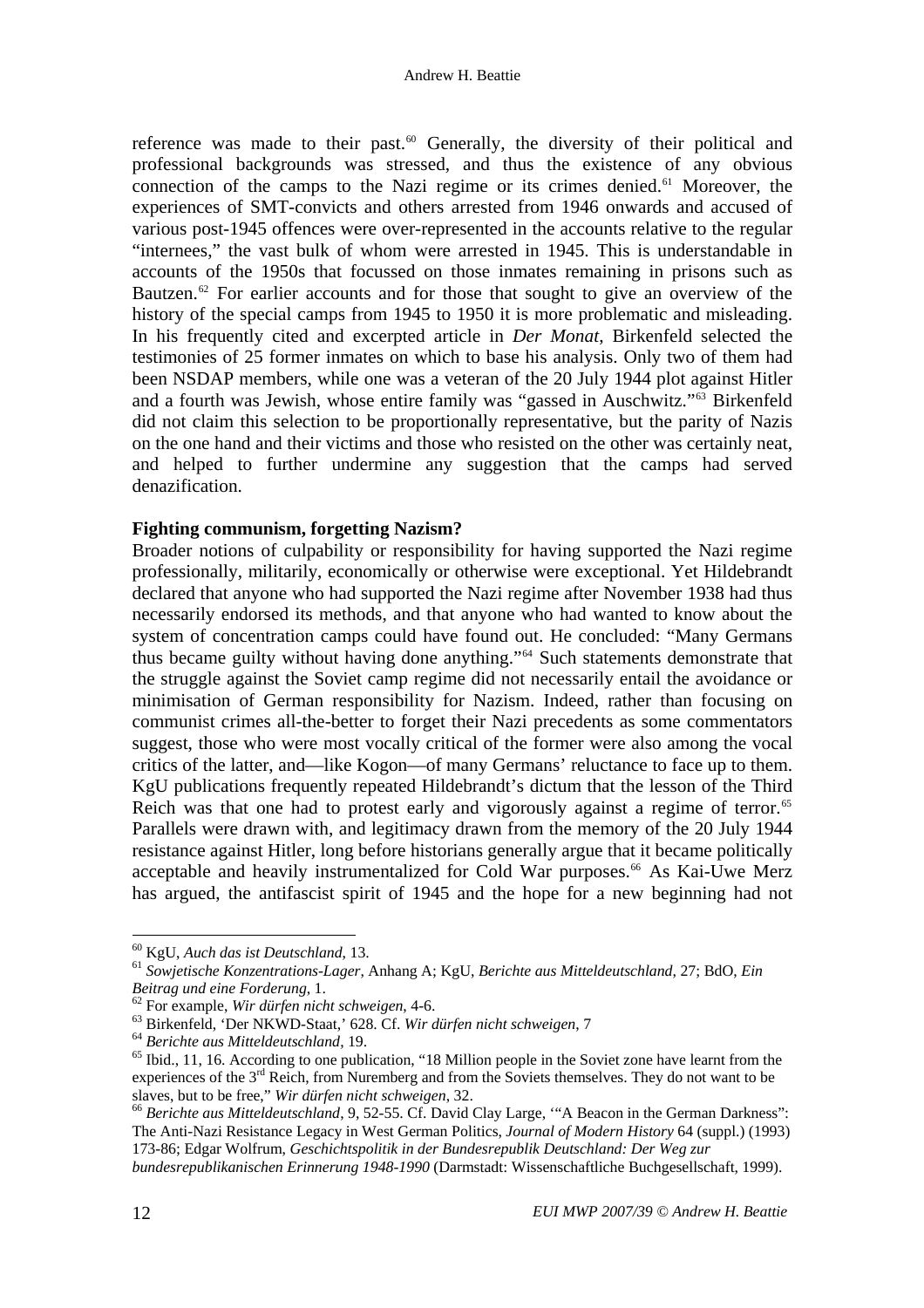<span id="page-18-0"></span>entirely disappeared in some quarters by  $1948$ .<sup>[67](#page-18-0)</sup> Indeed, it nurtured the current struggle in numerous, often ambivalent ways. The KgU even felt compelled to justify the limitation of its work to the period after the war's end, declaring that this "should in no way allow the misdeeds committed by Germans before this time limit to be obscured let alone be forgotten." And in terms similar to Kogon's emphasis on the special duty of the Nazis' victims, it declared that "Only those who have recognised the National Socialist crimes against humanity to their complete extent and have understood their own individual co-responsibility possess a true right to fight the new inhumanities."[68](#page-18-0) In the same publication a section devoted to the popular German actor Heinrich George who died in Soviet custody at Sachsenhausen reported him speaking self-critically of how he had allowed himself to be blinded by privileges and failed to notice the terrible reality of the Nazi regime that offered them. $69$  While such statements were potentially self-serving, they nevertheless suggest that the common notion that anticommunist agitation and fervour were both motivated by, and in turn fostered, a will to forget the Nazi past and to undo measures to bring those responsible to account is too simplistic.

Particularly from today's perspective, some of the frequent parallels and comparisons drawn between Soviet and Nazi practices and inhumanity are disturbing. A survivor of 38 months in Sachsenhausen under the Soviets wrote as follows:

You can kill people in two ways: by gassing, hanging or shooting them. But you can also allow them to starve slowly. The NKVD chose the second method in the name of humanity.<sup>[70](#page-18-0)</sup>

The implication was that the former (where surely more differentiation is required) was more humane because it was quicker. Rare references to Auschwitz or to Zyklon B similarly suggested a disinclination to distinguish between the older Nazi concentration camps for example Buchenwald and Sachsenhausen on the territory of the German Reich and the extermination camps in the East where the genocide of Europe's Jews was carried out. Yet other comparisons were more discriminating. Not infrequently, comparative assessments by survivors of the same camp under the two different regimes appeared, and they more often than not suggested that conditions with respect to clothing, medical treatment and food were worse under the Soviets.<sup>[71](#page-18-0)</sup> They did not suggest however that the Soviet camps were more brutal or inhumane over all. For all the parallels implicit in the title of his article, Birkenfeld insisted that the soviet concentration camps could not simply be identified either with their Nazi equivalents or with labour camps in the USSR: they were different and new in certain ways, the most important being the inmates' forced inactivity and the "systematically applied system of dystrophy"; he also stressed the inmates' utter isolation and the intention that they be condemned to complete oblivion.<sup>72</sup> While stressing the two regimes' overall equal inhumanity, others sought to distinguish between different methods, and quite different statements were proffered about the physical abuse and torture practised (or not) in the Soviet camps.

<sup>&</sup>lt;sup>67</sup> Merz, *Kalter Krieg*, 46.<br><sup>68</sup> *Berichte aus Mitteldeutschland*, 12<br><sup>69</sup> Ibid., 46.<br><sup>70</sup> KgU, *Auch das ist Deutschland*, 8.

<sup>&</sup>lt;sup>71</sup> Birkenfeld, 'Der NKWD-Staat,' 632. Cf. Beattie, 'Orte des Terrors.' <sup>72</sup> Birkenfeld, 'Der NKWD-Staat,' 630, 642, 638.